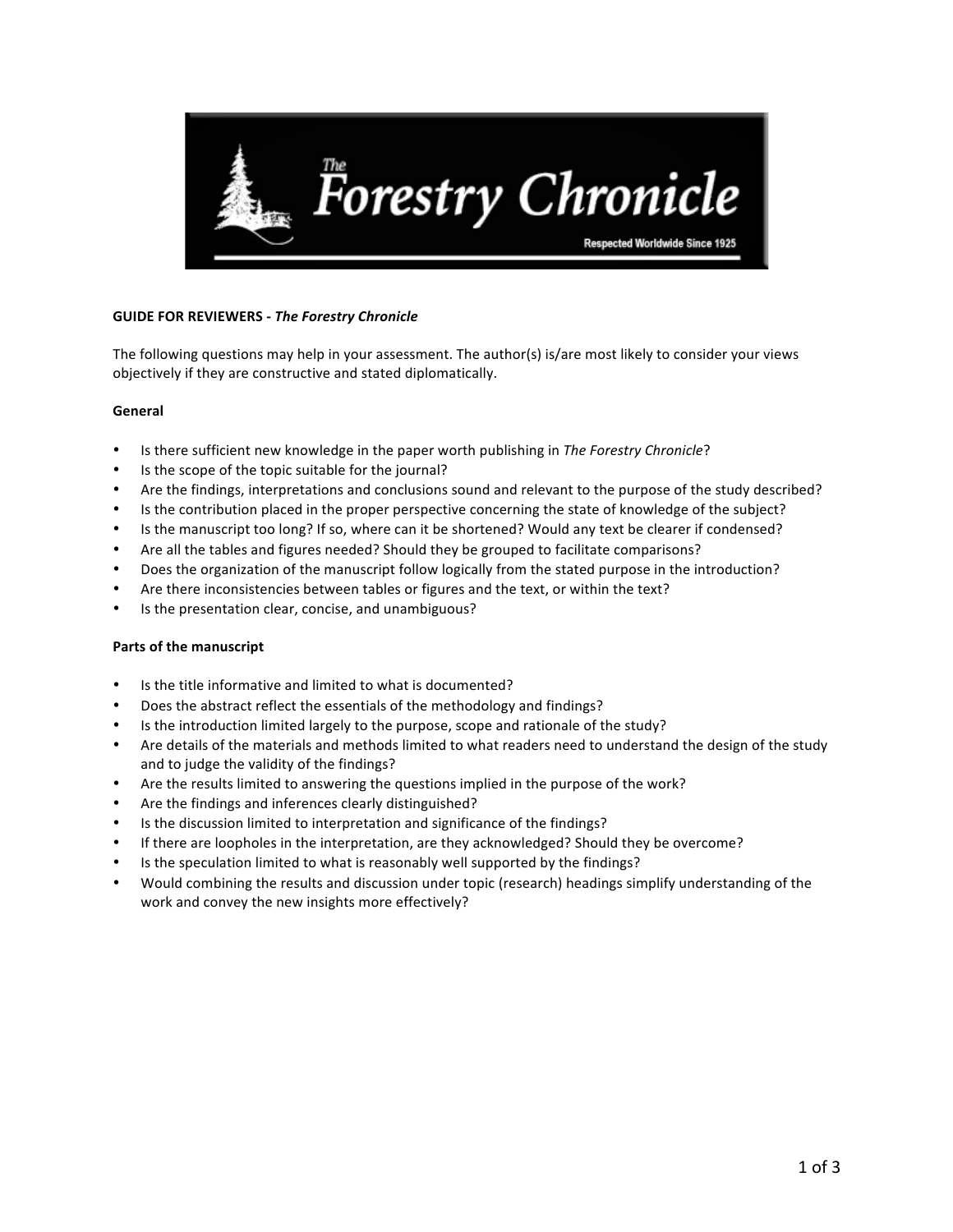#### **MANUSCRIPT REVIEW FORM** - The Forestry Chronicle

**Paper Title:** 

**Author(s):**

Reviewer: (Reviewers remain anonymous unless they request otherwise. Reviewers are acknowledged each year in the November/December issue, without reference to the manuscripts reviewed.)

**Overall scientific quality and contribution and Recommendation For Publication:** 

Would you recommend this paper for publication in *The Forestry Chronicle*?

- $\circ$ Without modification
- $\circ$ Major modification
- $\circ$ Minor modification
- Not acceptable  $\circ$

**Comments:** (Please fill in the attached form and use additional space as needed.)